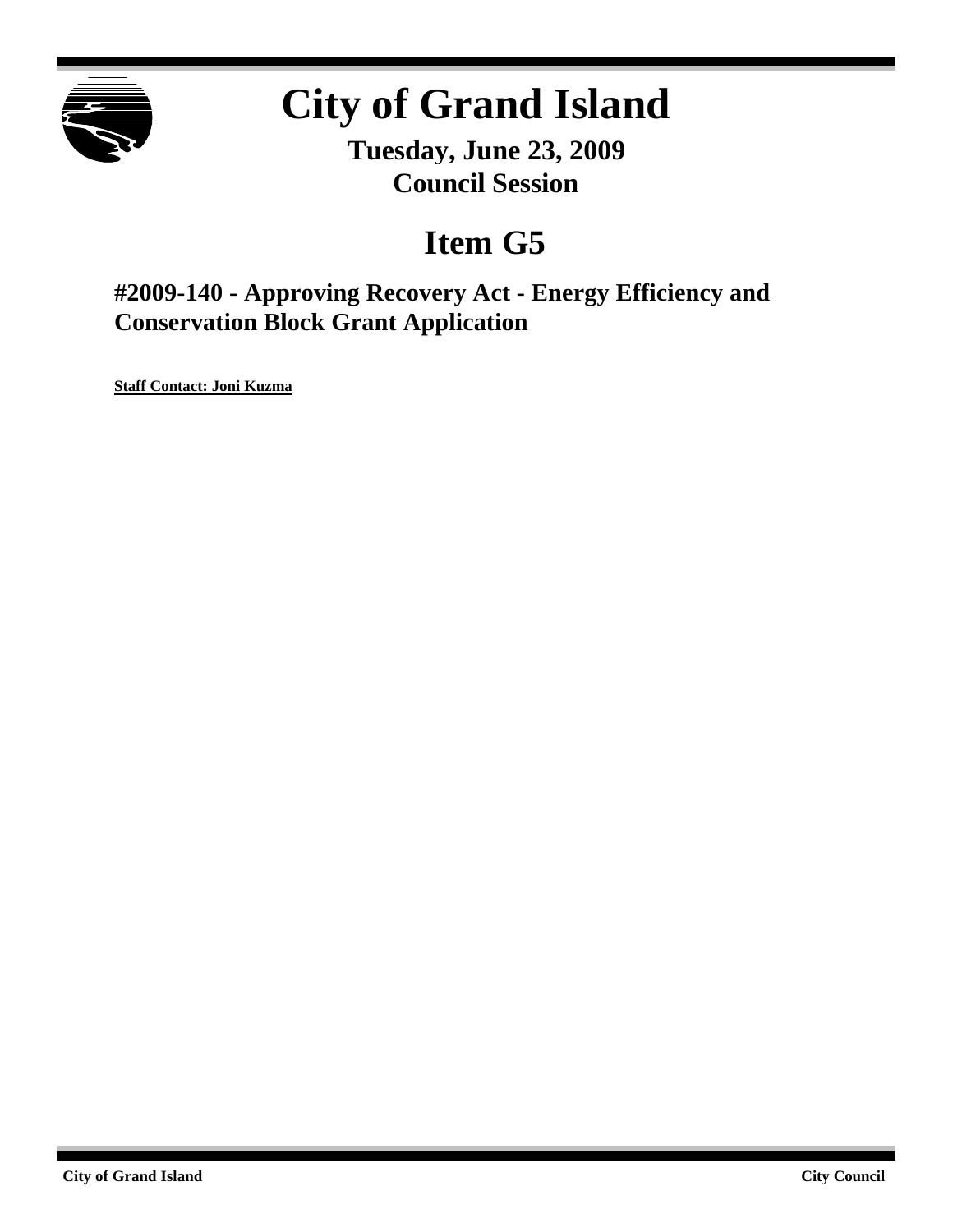## **Council Agenda Memo**

| From:           | Gary Mader, Utilities Director<br>Joni Kuzma, Community Development Administrator |  |
|-----------------|-----------------------------------------------------------------------------------|--|
| <b>Meeting:</b> | June 23, 2009                                                                     |  |
| Subject:        | Approving Energy Efficiency & Conservation Block<br><b>Grant Application</b>      |  |
| Item $\#$ 's:   | $G-5$                                                                             |  |
| $Presenter(s):$ | Joni Kuzma, Community Development Administrator                                   |  |

## **Background**

The American Recovery and Reinvestment Act of 2009 appropriates funding for the Department of Energy (DOE) to award formula-based grants to states, U.S. territories, units of local government, and Indian tribes under the Energy Efficiency and Conservation Block Grant (EECBG) Program. The purpose of the EECBG program is to assist eligible entities in creating and implementing strategies to

- Reduce fossil fuel emissions in a manner that is environmentally sustainable and, to the maximum extent practical, maximizes benefits for local and regional communities;
- Reduce the total energy use of the eligible entities; and
- Improve energy efficiency in the building sector, the transportation sector, and other appropria te sectors.

Cities that were eligible for direct formula grants from the DOE were those that had a population of at least 35,000, or that were one of the 10 highest populated cities of the state in which the city is located. Grand Island is an eligible entity and has been allocated \$199,000 in the State and Local Government Formula Allocation. The grant requires eligible units of local government to submit a proposed Energy Efficiency and Conservation Strategy to the Department of Energy no later than 120 days after the effective date of the grant award. All funds must be obligated/committed within 18 months of the effective date of the award and expended within 36 months of the effective dates of the award. Up to 20% of the grant award may be used for grant administration. The application is due on June 25, 2009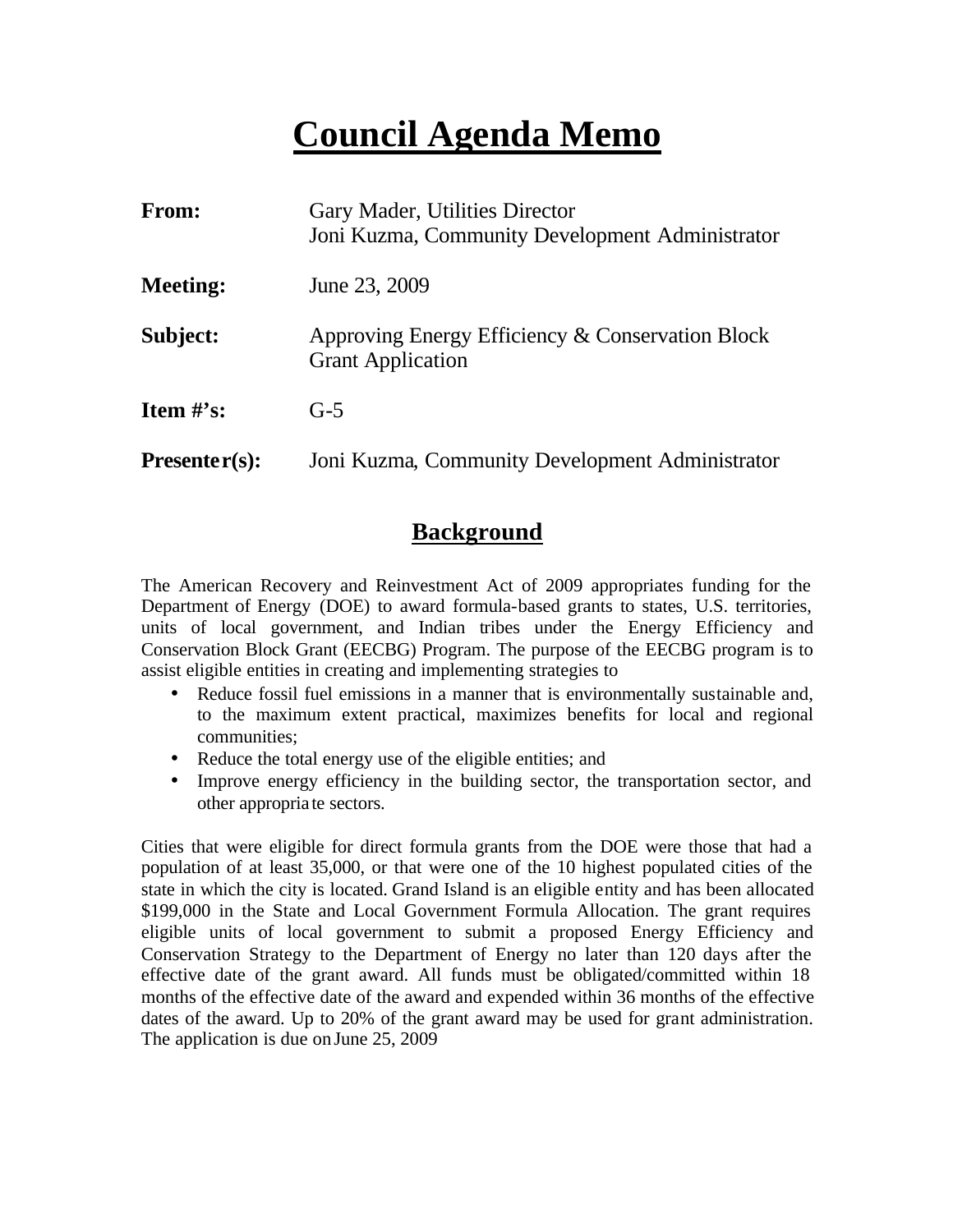#### **Discussion**

At minimum, the grant will fund development of a required Energy and Efficiency Conservation Strategy for the City of Grand Island. Other activities may be included but staff is assessing eligible activities and options. The matrix included in this packet identifies eligible categories that may be used in selecting priorities for the Energy Strategy. This activity will be completed within 120 days of the effective date of the grant award. Any other related activity cannot take place until the Strategy is approved by the Department of Energy.

All units of local government must designate the proper authority to apply for and receive funding based on Title V, Subtitle E, Energy Efficiency and Conservation Block Grants. In this case, the Mayor must be authorized to receive grant funds and implement the EECBG Program. Council action is required to designate the Mayor as the duly authorized official.

#### **Alternatives**

It appears that the Counc il has the following alternatives concerning the issue at hand. The Council may:

- 1. Move to approve
- 2. Refer the issue to a Committee
- 3. Postpone the issue to future date
- 4. Take no action on the issue

## **Recommendation**

City Administration recommends that the Council designate the Mayor as the duly authorized official to apply for and receive grant funding from the Energy Efficiency Conservation Block Grant and authorize the Mayor to sign all related grant documents.

## **Sample Motion**

Move to designate the Mayor as the duly authorized official to apply for and receive grant funding from the Energy Efficiency Conservation Block Grant and authorize the Mayor to sign all related grant documents.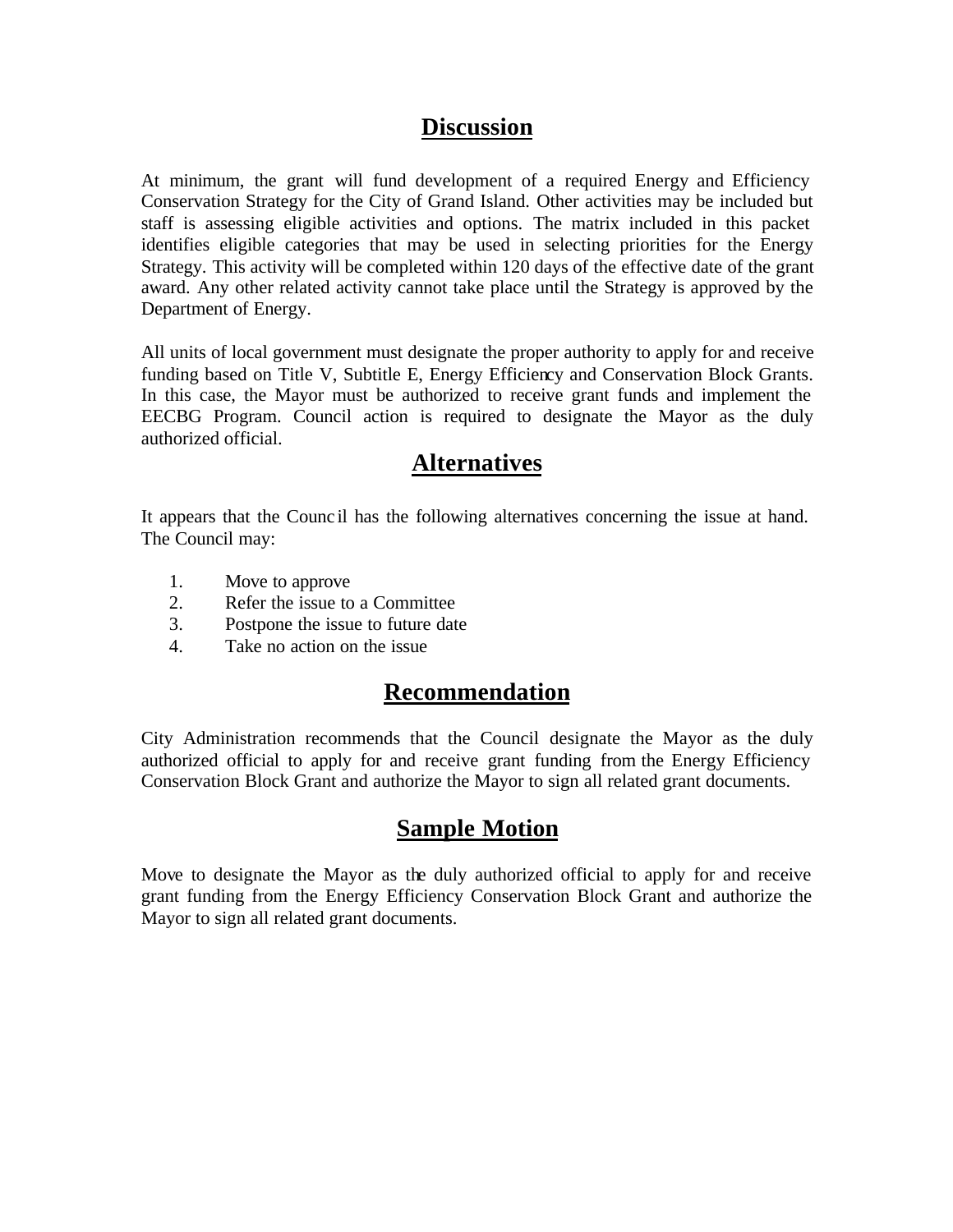#### **U.S. Department of Energy - Energy Efficiency and Renewable Energy**

**Energy Efficiency and Conservation Block Grants Program**

#### **Eligible Activities**

The Solution Center - Eligible Activities page is designed as a resource for individuals looking for information on energy efficiency and renewable energy. It includes energy savings information tailored to local and state governments and Indian tribes. Information is arranged by eligible activity, and includes a definition of each as well as related best practices, samples of completed projects that can be used as a reference for your own energy efficiency projects, and links to related project resources.